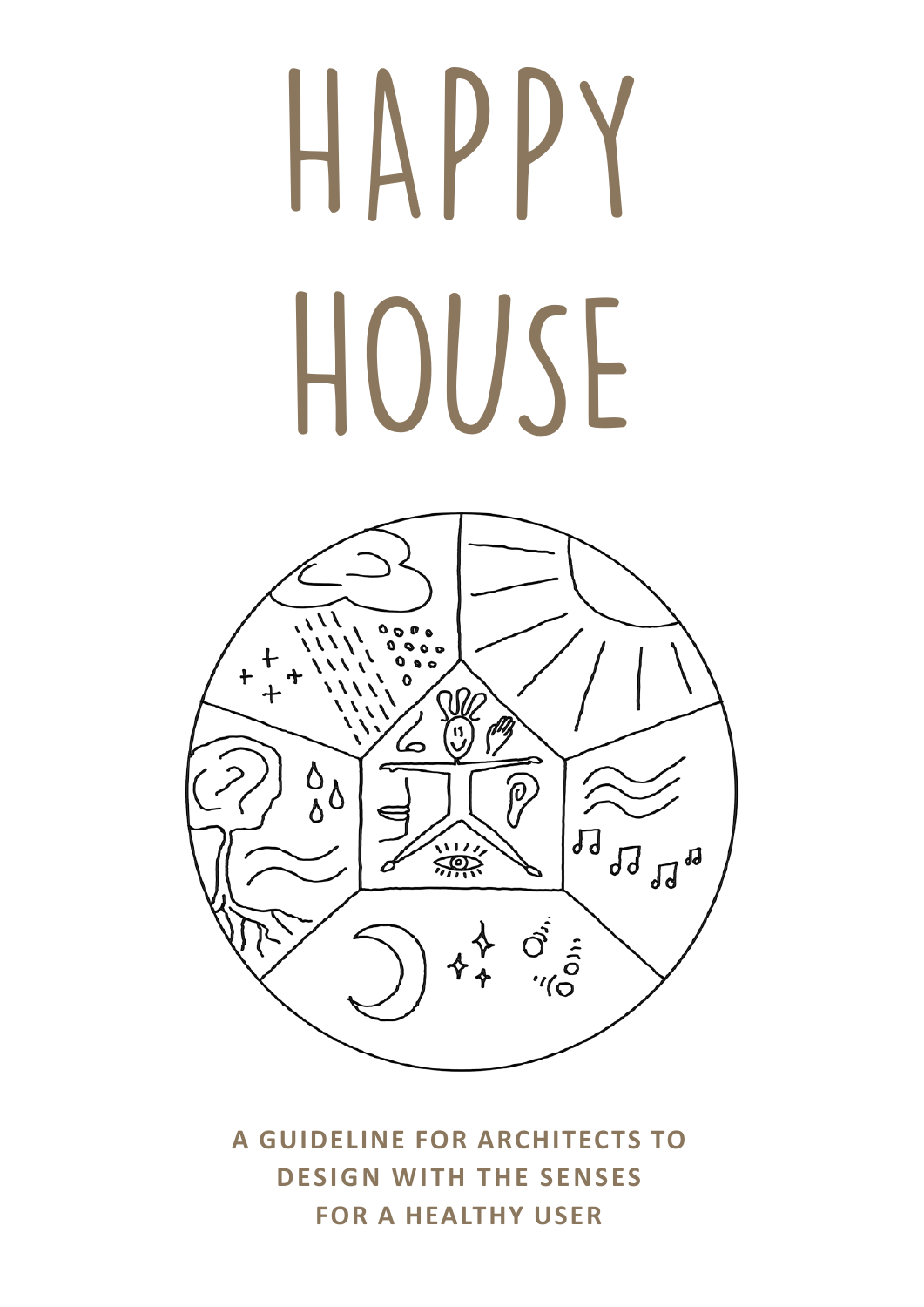### **01 SKIN - FEELING - THERMAL COMFORT**

How do you perceive a space with your skin? How does it feel? Cold, dry, warm, humid, chilly or windy? Thermal comfort is a main aspect of spatial quality. It protects and separates us from the climate outside and it is mainly defined through temperature, humidity and air drafts.

**HUMDITIY:** The humidity of an interior space should be between 40 and 60%. Natural materials with a high hygroscopicity, such as rammed earth, timber, clay- and lime plaster create a balanced humidity level, prevent condensation and therefore mold formation. A thin layer of 2-3cm already has a big impact on the interior climate (e.g. clay plaster on concrete).

**TEMPERATURE:** The temperature of an interior space should be around 18 - 22°Celsius. Surface heating systems or tile stoves should be preferred against air heating systems. They save energy (6% heating energy for 1°C change in air temperature) and are closer to the natural radiant warmth of the sun. The thermal conductivity of floorings should be < 0.2W/mK (e.g. wood, cork, carpet or linoleum) so that they are warm to the feet. Combining insulating outer walls (10-20cm insulation: e.g. woodwool, soft fiberboards, sheepwool, hemp, flax, cellulose) with solid heat storing interior walls (min. 10-15cm: e.g. clay, bricks, stones) ensures a balanced temperature. Combining south-facing window areas with 4 times as much heat storing surfaces in the interior allows the use of passive solar gains and avoids summerly overheating. To control passive solar gains, south- and west facing windows should be equipped with shading options on the outside.

**AIR DRAFTS:** Crossventilation is important for a good air quality, to balance humidity levels and to cool spaces in hot climates. However, unless one wants to ventilate a room, air drafts should be avoided. An airtight building, the preference of surface heating systems and reasonable window sizes without glazing under the usual breastwork height avoid unpleasant air drafts.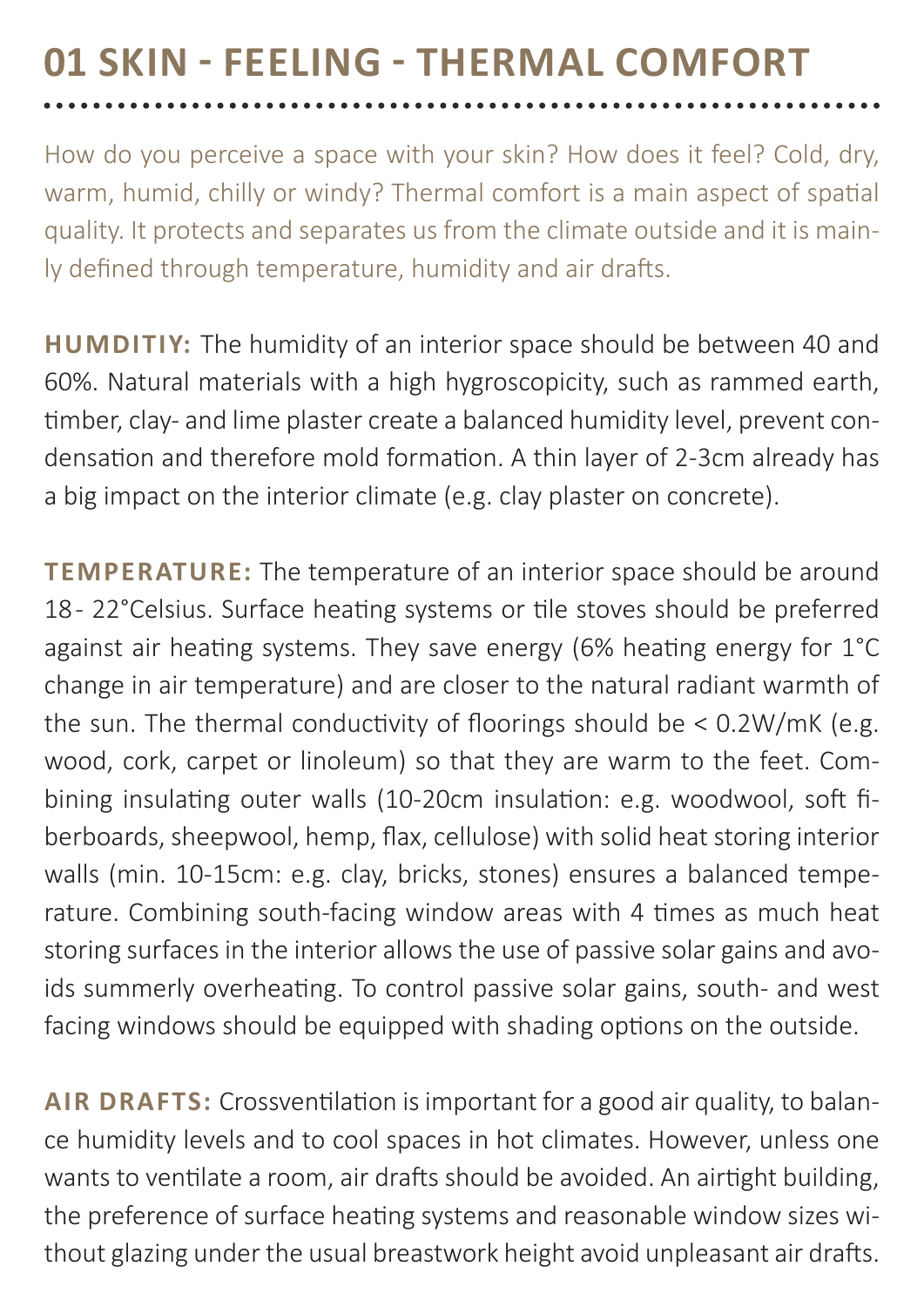### **02 NOSE - BREATHING - AIR QUALITY**  . . . . . . . . . . . . . . .

How does a space smell? How is its air quality? The most beautiful building is not enjoyable, if its air is musty, contains too much CO<sub>2</sub> or toxic irritants. The CO<sub>2</sub> level, biological molds, yeasts and bacteria, chemical toxins and fine particles are the biggest threats to a good interior air quality.

**CO**<sub>2</sub>: To ensure a good air quality the amount of CO<sub>2</sub> inside a space should stay below 0.07%. This requires 50M<sup>3</sup> of fresh air per person and hour for light activities and up to 100M<sup>3</sup> for heavy, physical activities. The options for crossventilations as well as the temperature- resp. air pressure- differences between in- and outside determine the necessary duration to exchange the air. Short, but intense, regular and manual crossventilation ensures a good air quality and prevents mold formation, while keeping the heat loss low.

**BIOLOGICAL MOLDS:** Molds, yeasts and bacteria occur in humid areas. They release toxic emissions harmful to the respiratory tract of humans. An uninterrupted, outer insulation, as well as an inner air tight layer avoid thermal bridges and thereby the occurence of condensation and mold formation. Special attention must be given to humid areas, such as plants, kitchen- and bathroom appliances, air humidifiers, controlled ventilation systems and air conditioners. Filters need to be changed regularly.

**CHEMICAL TOXINS:** The avoidance of synthetic materials, such as adhesives, glues, paints, varnishings, OSB or MDF panels reduces the amount of pollutants, irritants and allergens. Instead, natural building materials should be used, which come along with a pleasant smell and a high sorption capacity to absorb odors and air pollutants (e.g. clay products, timber).

**FINE PARTICLES:** The avoidance of wall- and floor carpeting reduces the amount of fine particles and dust. The use of HEPA filters for vacuum cleaners and controlled ventilation systems is relevant for a further reduction.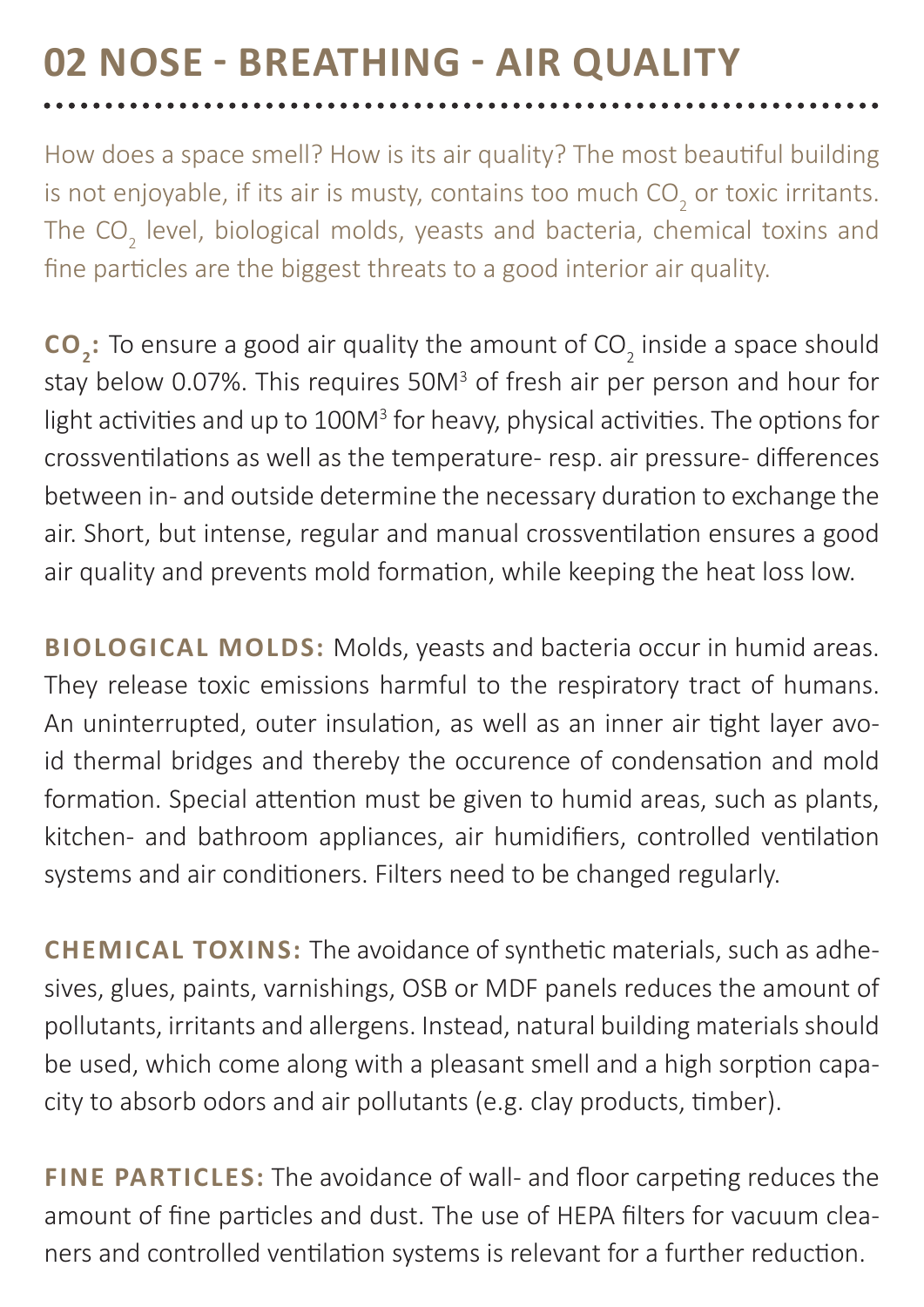## **03 TISSUE - RADIATION**

Probably the most difficult aspect to take into consideration is radiation, since it is hardly perceptible by humans. However, it has an increasing importance, as households are more and more filled with technology, which has a considerable impact on the human health.

**RADIOACTIVITY:** Materials that have been exposed to natural radiation in the atmosphere for a long time, can be radioactive, such as stones, ashes, slags, tiles or clay. Tests help to make sure, if these materials are radioactive. An additional focus must be given on a proper sealing of foundation slabs, since radon often accumulates under the foundation.

**ELECTRIC FIELDS:** Buildings should not be placed next to high voltage- or train-lines. The minimum safety distance from such lines in meters is equal to the voltage in kW. The power supply of a house should be underground. The bed- and livingroom should not be adjacent to the garage. Keep distance from inverters (>3m) and PV-modules (>2m), too. Use grounded plugs and shielded electric cables that are arranged in a star-like pattern instead of a loop. Integrate demand- or cut off-switches for bedrooms and plan installation-free living- and sleeping-zones/walls.

**ELECTROMAGNETIC FIELDS:** Steel components, adjustable office chairs, phone receiver, loudspeaker, innerspring or boxspring matresses can greatly distort the Earth's magnetic field and should be used consciously.

**RADIOFREQUENCY:** Cordless phones, babyphones and microwaves should be used sparingly. Hardwired connections (LAN) should be preferred against WLAN. When not in use, smartphones should be in flightmode, cordless phones should be in eco-mode (if available) and in their base and WLAN should be turned off. This is especially important during the night to ensure a good and recovering sleep. Keep distance from antenna-towers.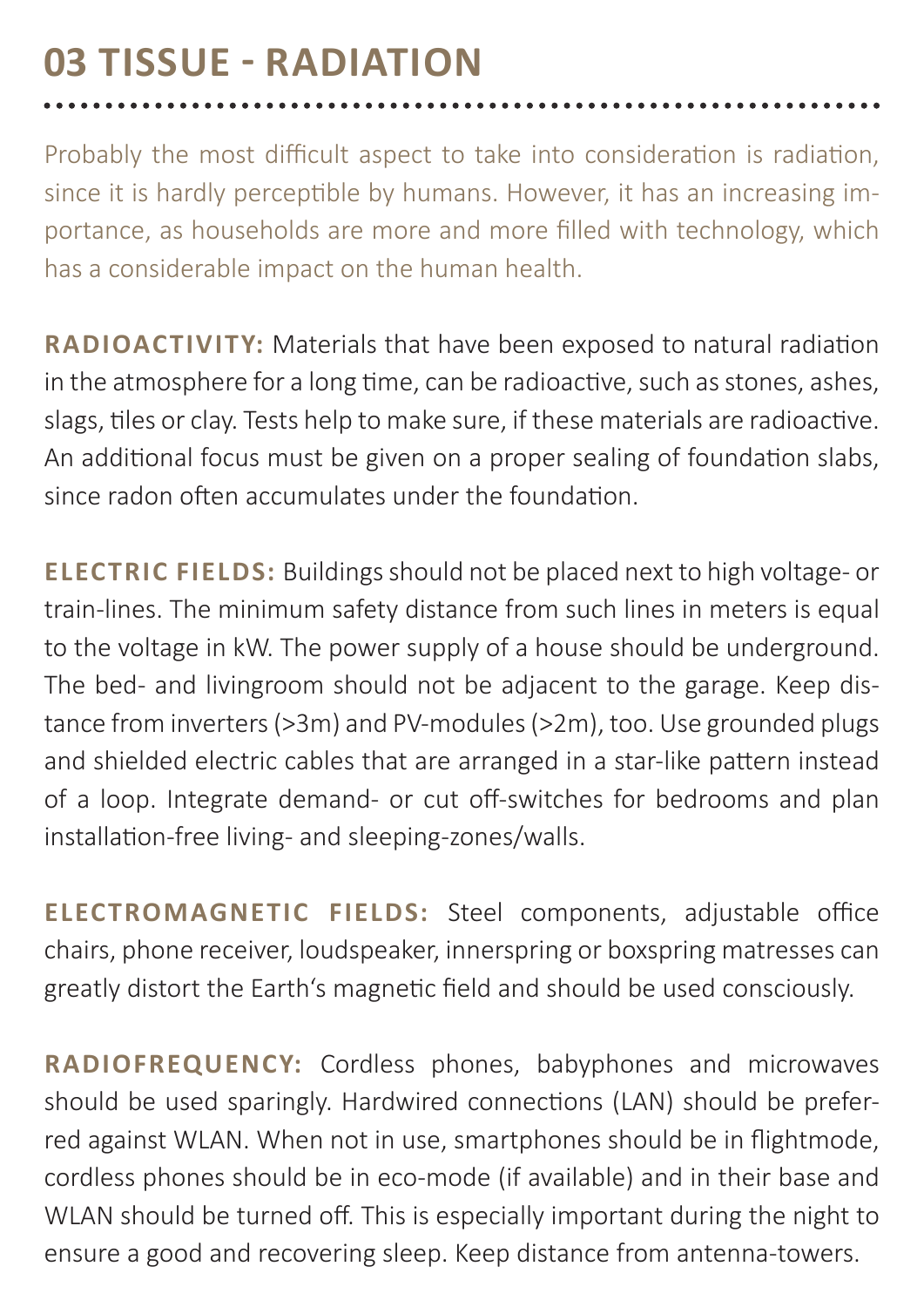# **04 EYES - SEEING - LIGHT QUALITY**

This is probably the most obvious way to perceive a space. Nevertheless, it should neither be overestimated by neglecting the other senses, nor should it be underestimated by only using it for aesthetic reasons and thereby forgetting the (natural) light's importance for daily life routines.

**SUN LIGHT:** Rooms should be organized according to their usage and daylight incidence. Sleeping rooms could be allocated in the east to wake up with the rising sun, offices, living- and dining rooms, where light activities take place or children play, should be oriented towards the south or west. Workshops, ateliers or bathrooms can make use of the diffuse light from the north. Natural daylight is effective to about 6 meters from the outer walls. The higher the position of the window, the deeper the light reaches into the room. Provide access to outside spaces such as terraces or balconies.

**ARTIFICIAL LIGHT:** Make use of flicker-free light and avoid dimmable light. Use light sources with a high color rendition (Ra value > 90) and adapt them to the natural daylight cycle (circadian rhythm), so that they are rather redish in the evening and rather white or blueish during the day. Do not save energy at the cost of a good interior light quality.

**COLORS:** Colors can have a decisive impact on the human health. Prefer rather bright, analogous, tone on tone colors, based on natural substances. Use dark, intense and complementary colors sparingly. Warm colors are suitable for bathrooms. Floors should be darker than walls and ceilings.

**SURFACES:** Natural materials do not only balance humidity differences and absorp unpleasant smells, but they also come along with a vivid expression. They should not be treated or only with natural finishes, such as clay plasters (inside), lime- or silicate plasters (outside), oils (intensively used timber floors and chairs) or waxes (less strained timber).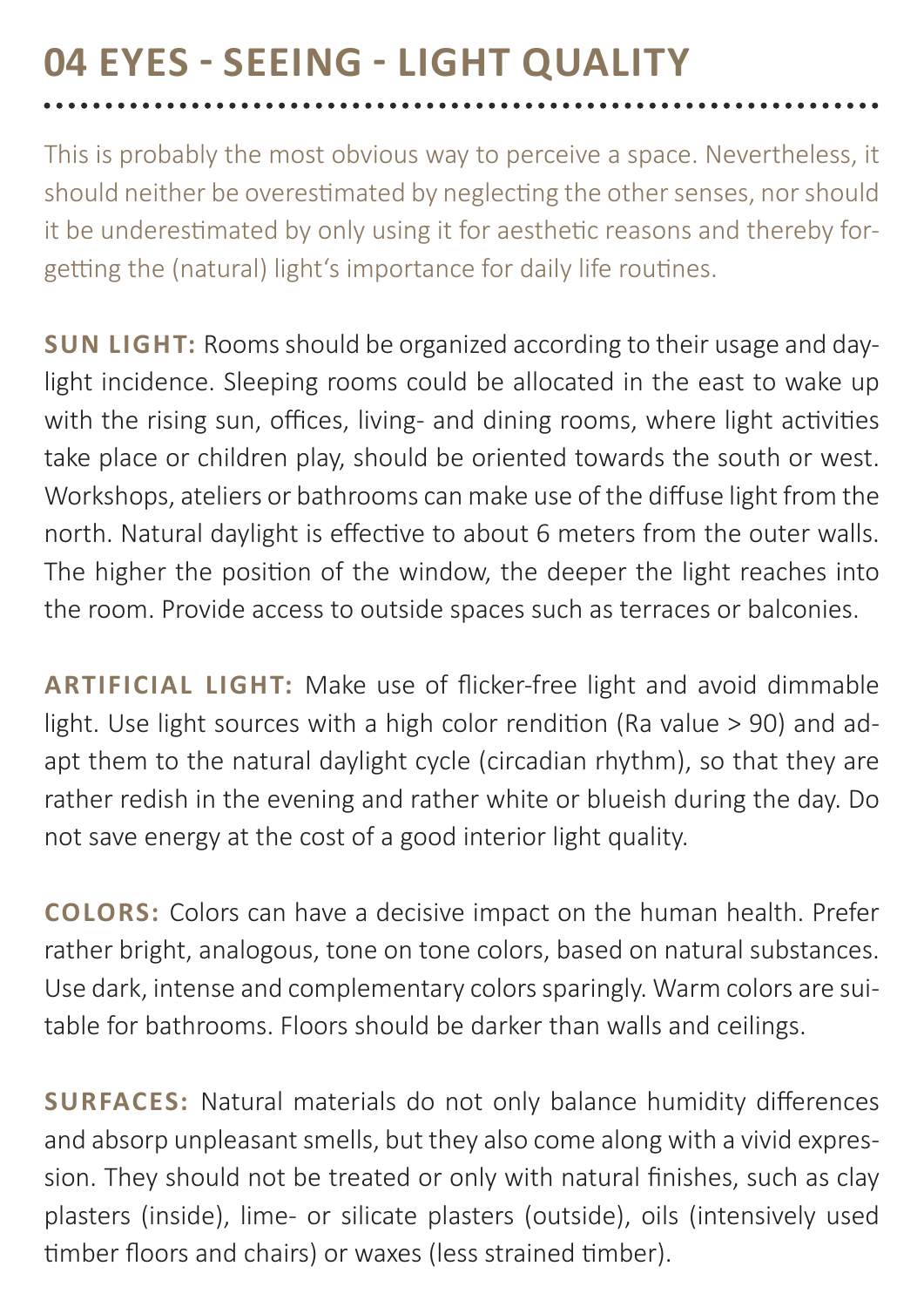### **05 EARS - HEARING - NOISE CONTROL**

How does a space sound? This is not only relevant for concert halls and theatres, but for every interior space. Silence is a relevant factor for our health to recover from daily stress and enjoy a good sleep. Quiet areas should be part of a sustainable environment, like clean air and fresh water.

**SURROUNDING:** Neighborhoods should include mixed uses, bicycle- and pedestrian friendly streets and an easy access to public transport to reduce car traffic and thereby noise- and air-pollution. Noises from existing traffic can be reduced through vegetation and sound barrier walls.

**AIR BORNE SOUND:** Air borne sound insulation can be ensured through high density materials. In the case of lightweight structures, double wall assemblies with cavity insulation, as well as suspended ceilings help to compensate the lacking mass. Airtight windows and rather heavy and thick doors reduce sound bridges between different rooms and in- and outside.

**STRUCTURE BORNE SOUND:** Structure borne and impact sound bridges can be avoided through elastic separations between different structural parts, such as floors and walls, floors and ceilings (soft fiberboards with medium bulk density, mineral- or coconut fiber panels under floor screed), stairs and floors, plumbing fixtures (cork, felt), piping, and bathtubs.

**FLOORPLAN LAYOUT:** Noisy and quiet rooms should be separated and organized according to the surrounding; noisy rooms towards the street, quiet rooms towards the garden or courtyards. Sanitary installations and shafts should be concentrated and not located adjacent to quiet rooms.

**SOUND ABSORPTION:** Sound absorbing materials, such as curtains, carpets, rugs, partition walls, acoustic elements or upholstered furniture reduce sound levels up to 10dB and are helpful for subsequent improvements.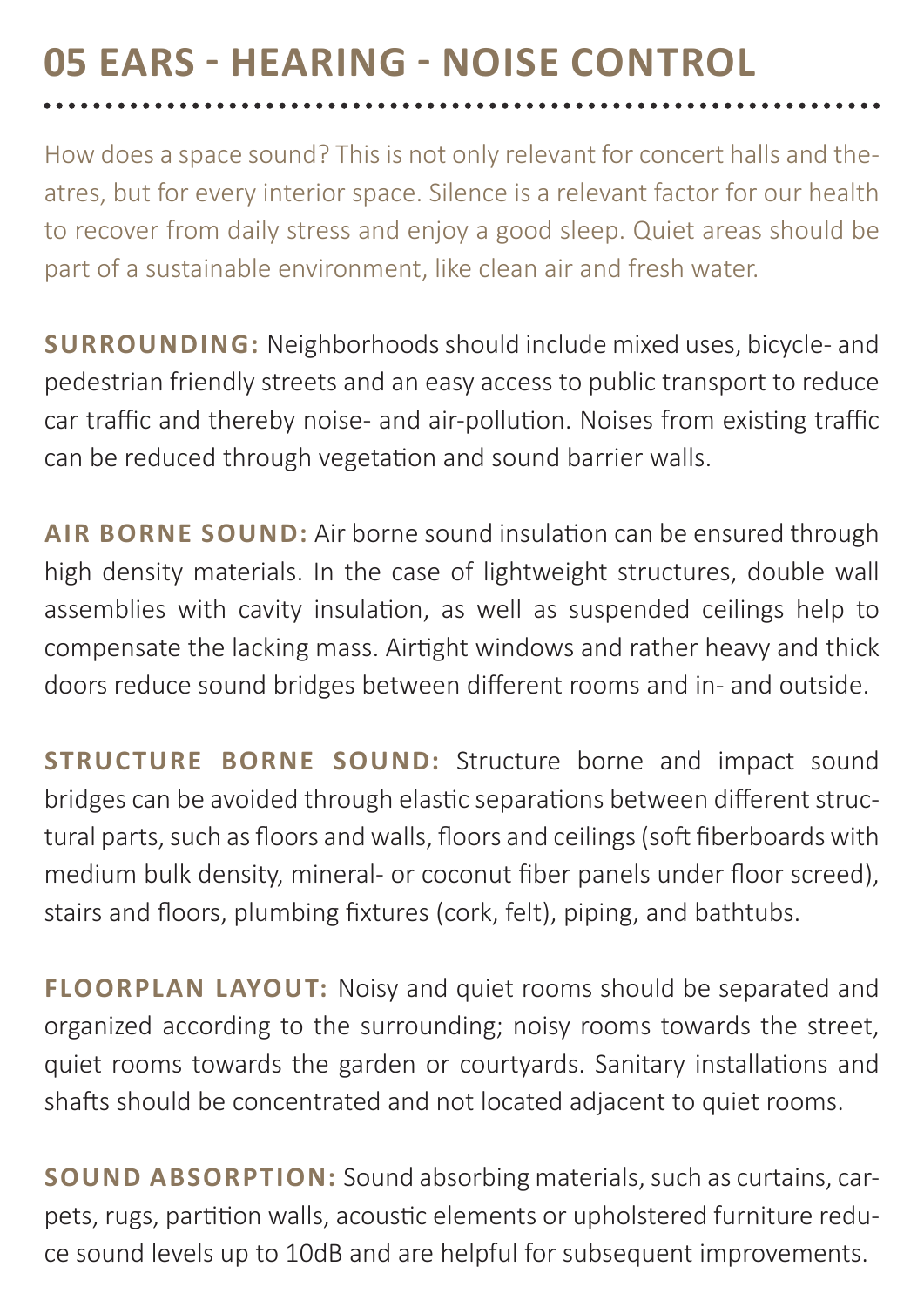### **06 BODY - MOVEMENT - ERGONOMY**

Movement is a characterizing aspect that differentiates the perception of architecture from arts, such as painting or sculpture, where no or little movement is involved. It is also a decisive factor for an inclusive design by ensuring access for disabled and old people, as well as to prevent accidents.

**FURNITURE:** All furniture should support a natural position of the human body, especially the spine. The materials in contact with the skin should be breathable, natural and antistatic. Chairs and desks should be adjustable to the user's body and support dynamic sitting. Standing desks are a valuable addition in offices to reduce the sitting time. Beds should be oriented along the north-south axis with the head on the north side.

**ROOMS:** Kitchens should be organized to support an efficient workflow. The counter height should be adapted to the user's height and prevent her or him from bending unnecessarily. Often used appliances should be stored on an easily accessible height. Bathrooms and toilets should be separated to allow simultaneous usage. Consider harmonic forms and proportions.

**ACCESSIBILITY:** Avoid steps, pits or high tresholds and ensure even and grippy floors. Additional ramps (<6°) or elevators should guarantee access for disabled people. Enough moving space in bathrooms, around beds and furniture must be considered for people in wheelchairs (90x130cm). Doors should be 90cm wide.

**SAFETY:** Sharp edges should be avoided. The same counts for steps and high tresholds. All floors should be nonslip. Bath- and showertubs and other slippery surfaces should be equipped with nonslip mats. Railings must be at least 100cm high and prevent people from climbing them or falling through the divisions (gaps <12cm). Stairs should have an appropriate rise-to-tread ratio: 2 x rise height + tread depth = 63 cm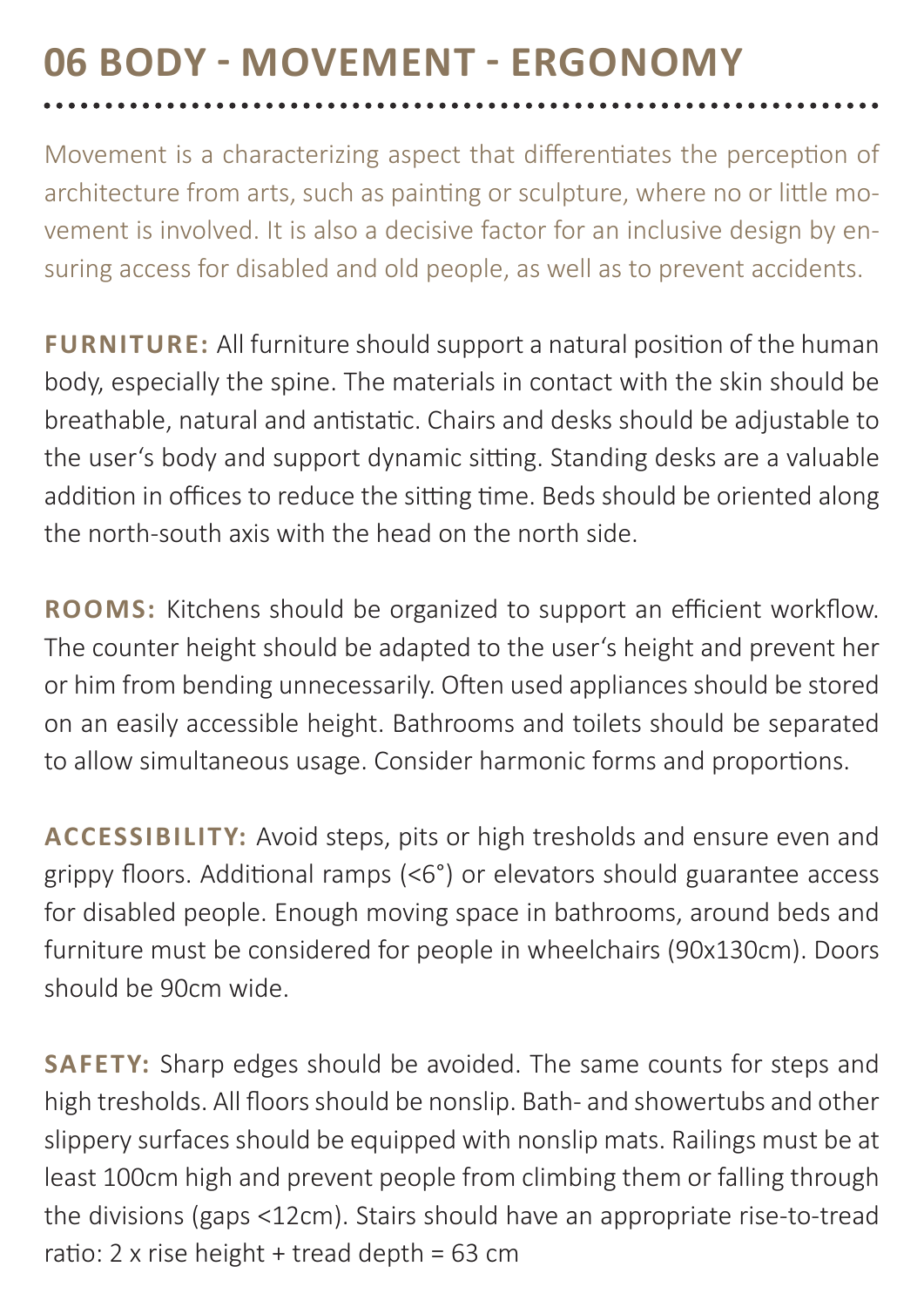### **HUMAN HEALTH AND ARCHITECTURE**

Including all the human senses in the design process does not only result in an enriched and stimulating spatial experience, but most of all promotes a healthy way of living. Without providing thermal comfort, fresh air, silence or daylight, even the visually most beautiful architecture would be useless.

When we talk about sustainable architecture, we often relate to energy efficiency. What we tend to forget is the aspect of the human health. People in western countries spend around 90% of their lives inside buildings, so that it seems to be worthwhile to have a closer look at the relation between architecture and the human health. In the end it is not just a big layer of insulation and a roof covered with PV that will be appreciated and therefore maintained for many years, but a house that contains a healthy and happy inhabitant.

This booklet provides an understanding of architecture through the senses. How do we perceive a space with our skin, nose, eyes, ears or the movement of our body? This multisensory approach evokes different priorities in comparison to the often visually guided perception of architecture. In a nutshell, the use of locally available and natural building materials, carefully applied according to their characteristics and in harmony with the natural and built surrounding results in a multisensory, pleasing, spatial experience and has a good impact on the human health.

However, this booklet can only provide a summary about the integration of human health into the design process. For more information about a holistic understanding of sustainable architecture that includes the human health, as well as energy efficient building methods, you should get in contact with a building biologist or the Institute for Building Biology and Sustainability IBN in Rosenheim (DE), which also provides (distance) learning courses.